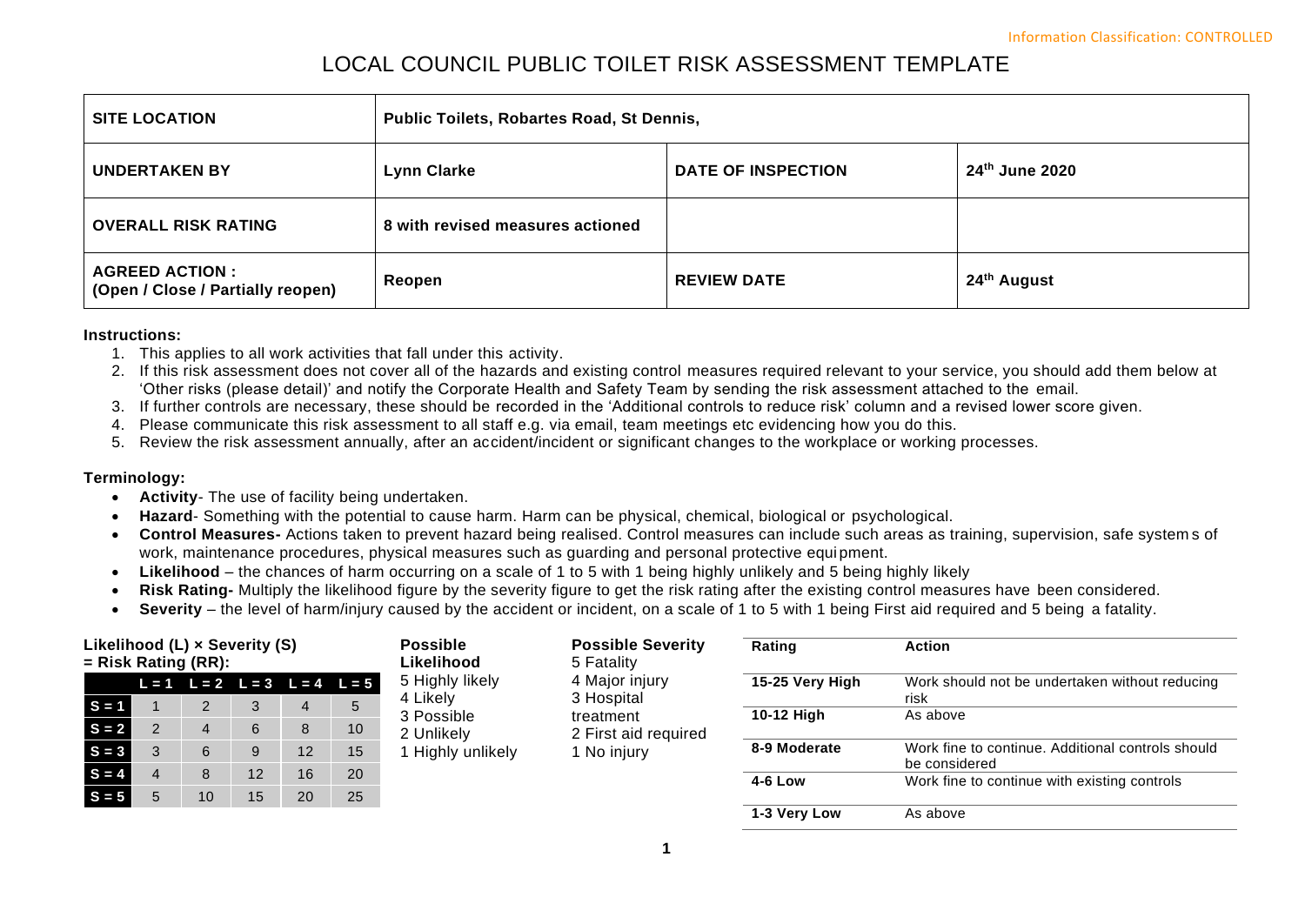## **STAGE 1 : RISK ASSESSMENT**

| <b>Activity</b>                                         | <b>Nature of hazard</b><br>and potential                                                                                                                     | Persons at<br>risk                                                  | <b>Control Measures</b>                                                                                                                                                                                                                                                                                                                                                                                                                                                                                                                                                                                                                                                                                                                                                                                                                                                           | <b>Current risk</b><br>rating |              |           | <b>Additional</b><br>controls to  |                | <b>Revised</b><br>risk rating |                |  |
|---------------------------------------------------------|--------------------------------------------------------------------------------------------------------------------------------------------------------------|---------------------------------------------------------------------|-----------------------------------------------------------------------------------------------------------------------------------------------------------------------------------------------------------------------------------------------------------------------------------------------------------------------------------------------------------------------------------------------------------------------------------------------------------------------------------------------------------------------------------------------------------------------------------------------------------------------------------------------------------------------------------------------------------------------------------------------------------------------------------------------------------------------------------------------------------------------------------|-------------------------------|--------------|-----------|-----------------------------------|----------------|-------------------------------|----------------|--|
|                                                         | injuries                                                                                                                                                     |                                                                     |                                                                                                                                                                                                                                                                                                                                                                                                                                                                                                                                                                                                                                                                                                                                                                                                                                                                                   |                               |              |           | reduce risk                       |                |                               |                |  |
|                                                         |                                                                                                                                                              |                                                                     |                                                                                                                                                                                                                                                                                                                                                                                                                                                                                                                                                                                                                                                                                                                                                                                                                                                                                   |                               | $\mathbf{s}$ | <b>RR</b> |                                   | L              | $\mathbf{s}$                  | <b>RR</b>      |  |
| Visitor use<br>of Single<br>occupancy<br>public toilets | Increased risk of<br>infection from<br>Covid-19 from<br>members of the<br>public with<br>lockdown eased -<br>unrestricted<br>number and length<br>of visits. | <b>Visitors</b><br>using toilets<br>and<br>sanitation<br>facilities | All existing non-coronavirus related health<br>and safety requirements continue to apply,<br>• inspection cleanse specification<br>checking and cleaning by contractors,<br>• restocking and provision of hand-<br>washing facilities.<br>Ensure all blocks are deep cleaned prior to<br>opening<br>Social distancing site signage in place.<br>Signs and messages to build awareness of<br>good handwashing technique and other<br>hygiene behaviours for example around<br>coughing and sneezing.<br>All cubicles have clear signage to include<br>Social distancing guidance<br>$\bullet$<br>Hand washing information<br>Guidelines for maximum occupancy at<br>entrances<br>Ensure contact details are clearly visible<br>Ensure maintenance staff regularly check<br>signage is not removed.<br>Markings 2m from toilet entrances to allow<br>users to enter and exit safely | 3                             | 3            | 9         | Follow<br>attached<br>action plan | $\overline{2}$ | $\overline{2}$                | $\overline{4}$ |  |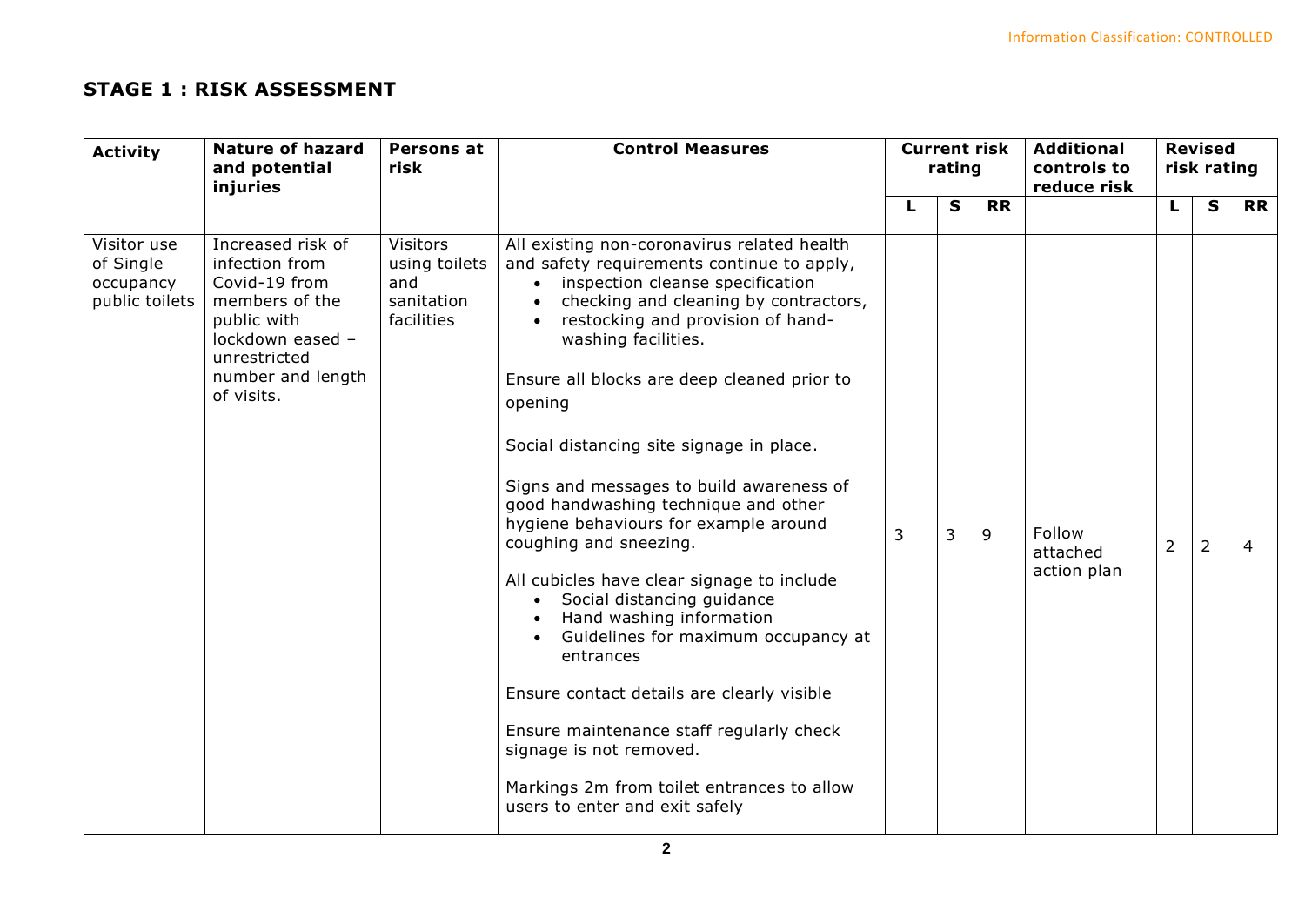### Information Classification: CONTROLLED

|                                       |                                                                                                                                                              |                     | Visitors advised in advance via social media<br>that social distancing guidelines mean there<br>will be queues for public toilets.<br>Vents kept open to encourage ventilation<br>where possible and safe to do so.<br>Incident reporting - invite visitor feedback,<br>including concerns regarding failure to<br>maintain social distancing and/or anti-social<br>behaviours                                                                                                                                                                                                                                                                                                                                                                                                                                                    |   |   |   |                                |                |                |   |
|---------------------------------------|--------------------------------------------------------------------------------------------------------------------------------------------------------------|---------------------|-----------------------------------------------------------------------------------------------------------------------------------------------------------------------------------------------------------------------------------------------------------------------------------------------------------------------------------------------------------------------------------------------------------------------------------------------------------------------------------------------------------------------------------------------------------------------------------------------------------------------------------------------------------------------------------------------------------------------------------------------------------------------------------------------------------------------------------|---|---|---|--------------------------------|----------------|----------------|---|
| <b>Cleansing</b><br><b>Contractor</b> | Increased risk of<br>infection from<br>Covid-19 from<br>members of the<br>public with<br>lockdown eased -<br>unrestricted<br>number and length<br>of visits. | Contractor<br>staff | Ensure that contract cleaners have been<br>issued with advice and guidance and are<br>using the correct PPE. Request copies of<br>guidance and advice.<br>Staff to use the specified PPE when carrying<br>out repairs and then toilets cleaned after<br>maintenance complete.<br>Provide contractors with the Council's site<br>risk assessments<br>Barriers and signs put up to say toilets are<br>closed for maintenance.<br>Speak to all third party keyholders about risk<br>and reporting arrangements<br>Brief facilities staff on any unique site<br>characteristics<br>Regular contact with contractors and<br>procedures for notifying us when stocks are<br>running low and when we need to refill soap.<br>Review reporting procedures to ensure<br>contractors inform reception immediately if<br>there is a problem. | 3 | 3 | 9 | Follow action<br>plan attached | $\overline{2}$ | $\overline{2}$ | 4 |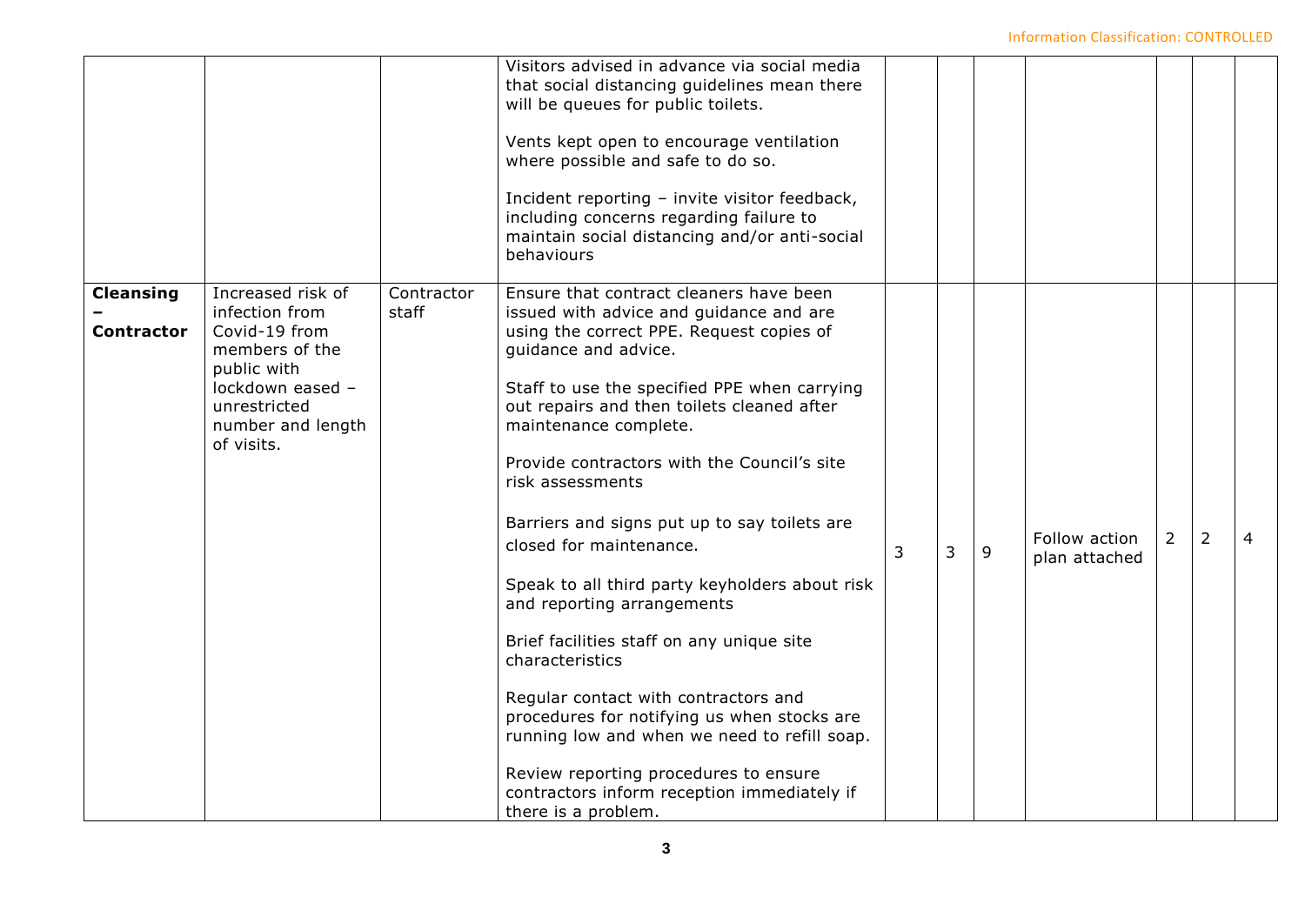#### Information Classification: CONTROLLED

|  | Ensure staff are able to re-act safely and use<br>the necessary PPE to gain access to the site |  |  |  |  |
|--|------------------------------------------------------------------------------------------------|--|--|--|--|
|  |                                                                                                |  |  |  |  |

## **Notes**

Since 11 May 2020 the level of risk to visitors has increased as lock down has eased. Existing control measures have been reviewed and amended.

During the drafting process we have carefully considered points raised in colleagues' feedback and have consulted the government guidance below.

NOTE : You are very unlikely to be infected by walking past another person. Public Health England (PHE) recommends trying to keep 2 metres away from people, where possible, as a precaution. However, this is not a rule and the science is complex. The key thing is not to be too close to people for more than a short amount of time, as much as you can.',

https://assets.publishing.service.gov.uk/government/uploads/system/uploads/attachment\_data/file/884370/coronavirus-covid-19-safertransport-guidance-for-operators.pdf, p. 8.

## **Resources consulted**

<https://www.gov.uk/guidance/safer-public-places-urban-centres-and-green-spaces-covid-19> <https://www.gov.uk/guidance/working-safely-during-coronavirus-covid-19/construction-and-other-outdoor-work#outdoors-5-3> [https://assets.publishing.service.gov.uk/government/uploads/system/uploads/attachment\\_data/file/884370/coronavirus-covid-19-safer](https://assets.publishing.service.gov.uk/government/uploads/system/uploads/attachment_data/file/884370/coronavirus-covid-19-safer-transport-guidance-for-operators.pdf)[transport-guidance-for-operators.pdf](https://assets.publishing.service.gov.uk/government/uploads/system/uploads/attachment_data/file/884370/coronavirus-covid-19-safer-transport-guidance-for-operators.pdf)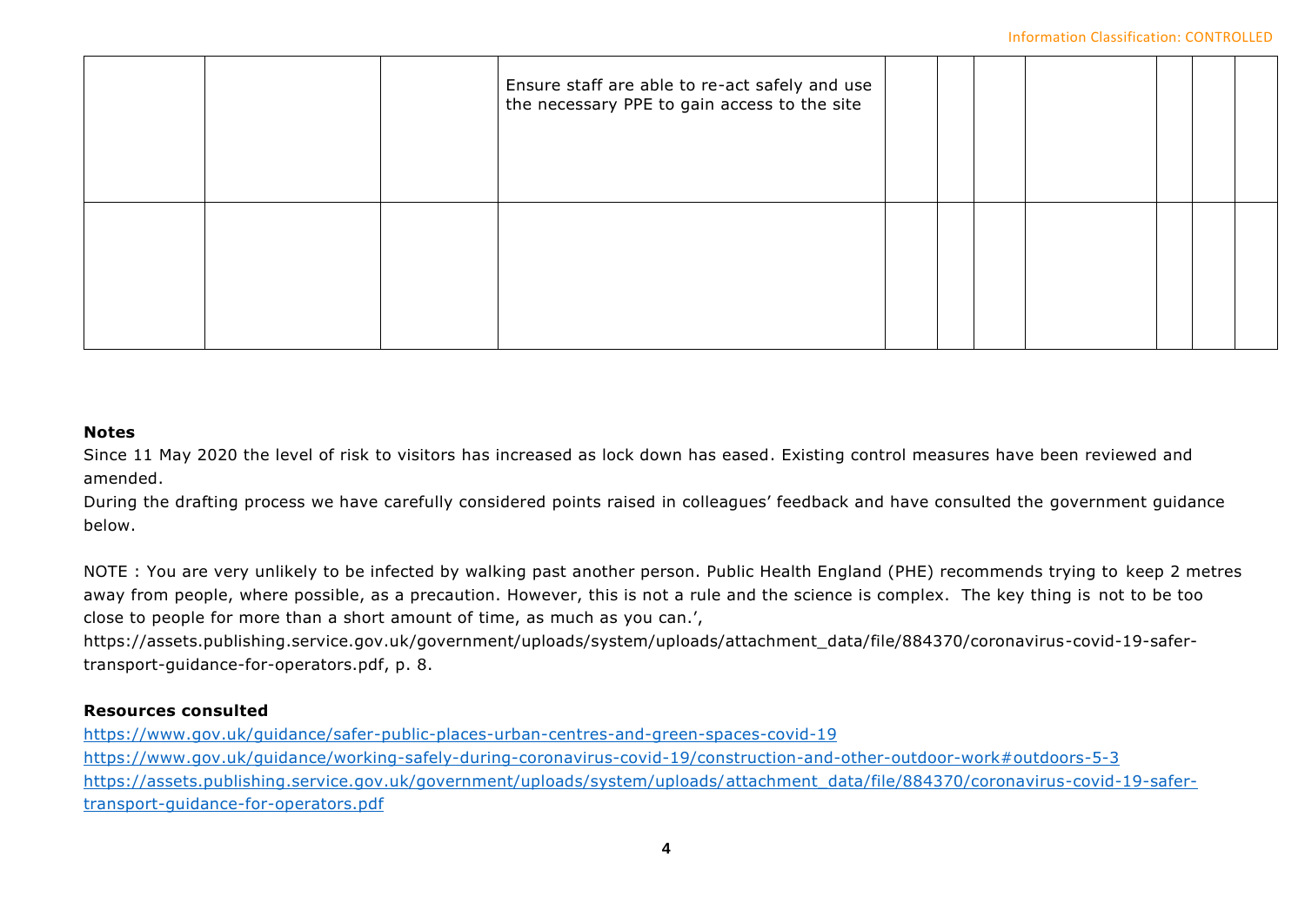## **ADDITIONAL CONTROL MEASURES – POSSIBLE SOLUTIONS**

The Risk Assessment will have identified areas of concern which must be addressed in order to operate the toilet safely. The Action Plan is the statement of measures put in place to address and reduce the risks.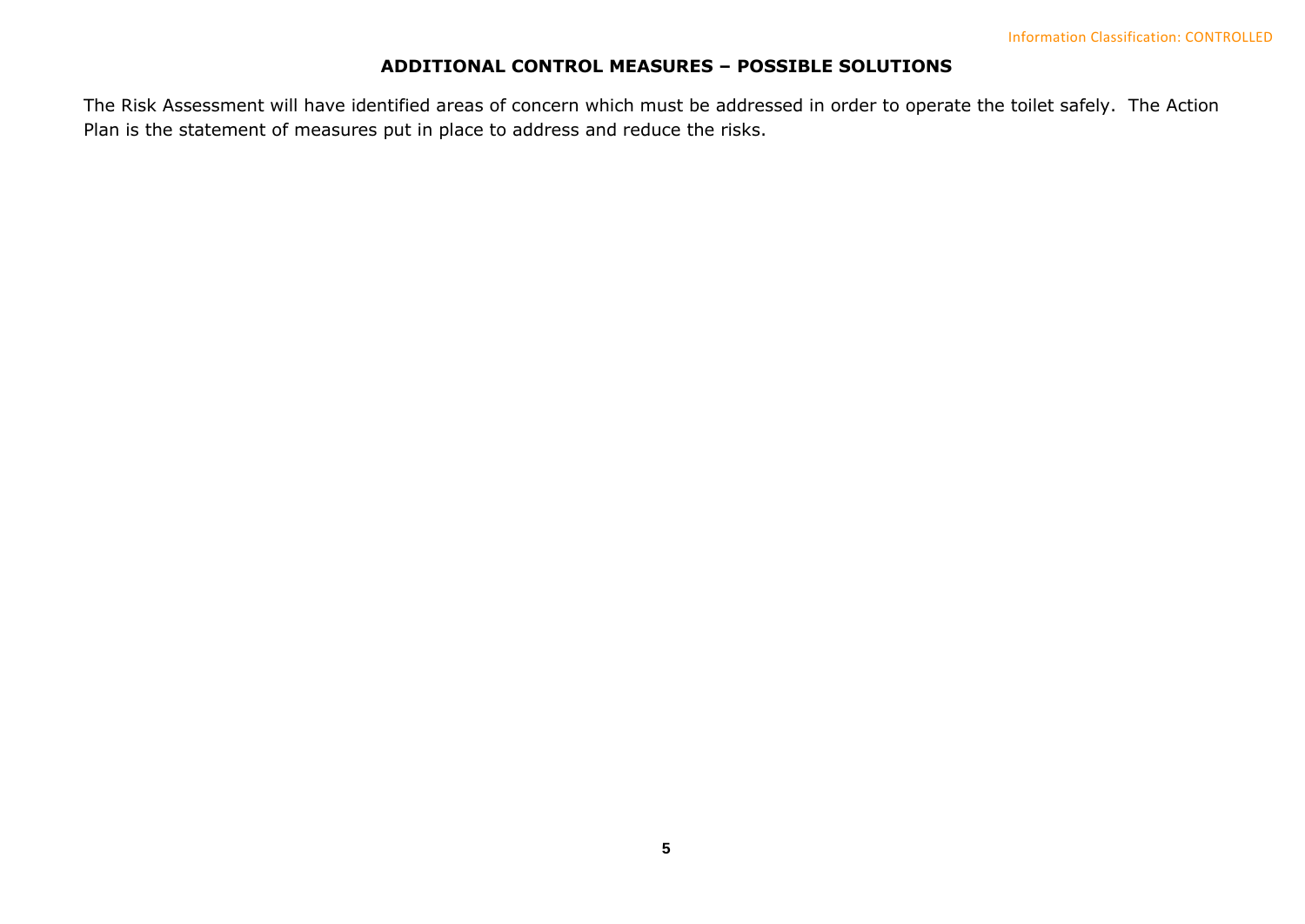| PUBLIC TOILET COVID-19 ACTION PLAN - ADDITIONAL PRECAUTIONS            |                                                                                                                                                                                                                                                                                                                                                                                                                                      |                                           |      |      |  |  |
|------------------------------------------------------------------------|--------------------------------------------------------------------------------------------------------------------------------------------------------------------------------------------------------------------------------------------------------------------------------------------------------------------------------------------------------------------------------------------------------------------------------------|-------------------------------------------|------|------|--|--|
| DATE: 19/06/20                                                         | <b>SITE: Public Toilets Robartes Road</b>                                                                                                                                                                                                                                                                                                                                                                                            | <b>AGREED</b>                             |      |      |  |  |
|                                                                        | What additional precautions do you need to take to<br>eliminate or reduce the Covid-19 risks to least<br>Medium or ideally Low Risk Rating                                                                                                                                                                                                                                                                                           | Who                                       | When | Done |  |  |
| Buildings and Services inc.<br>Water<br>Electricity<br><b>Services</b> | Legionella test undertaken before opening<br>Full clean to be carried out prior to opening                                                                                                                                                                                                                                                                                                                                           | Contractor<br>Cleaning<br>contractor      |      |      |  |  |
| Social Distancing                                                      | Markings on the ground at 2m spacing to ensure<br>social distance queuing.<br>A maximum number of queue positions so as not to<br>interfere with those using the public space beyond.<br>Clear waiting point to allow the last person using the<br>facility to exit safely without coming into contact<br>with the waiting queue. This will be marked on the<br>ground a clear line.<br>The facility will be closed during cleaning. | Casual<br>labourer<br>Contract<br>cleaner |      |      |  |  |
| Public hygiene                                                         | The use of signs and posters to build awareness of:<br>Good handwashing, using soap and water for<br>at least 20 seconds following NHS guidance.<br>Avoid touching your face.<br>Cough or sneeze into your arm<br>Dispose of waste in the bins provided.                                                                                                                                                                             | <b>Clerk</b><br>Cleaning<br>contractor    |      |      |  |  |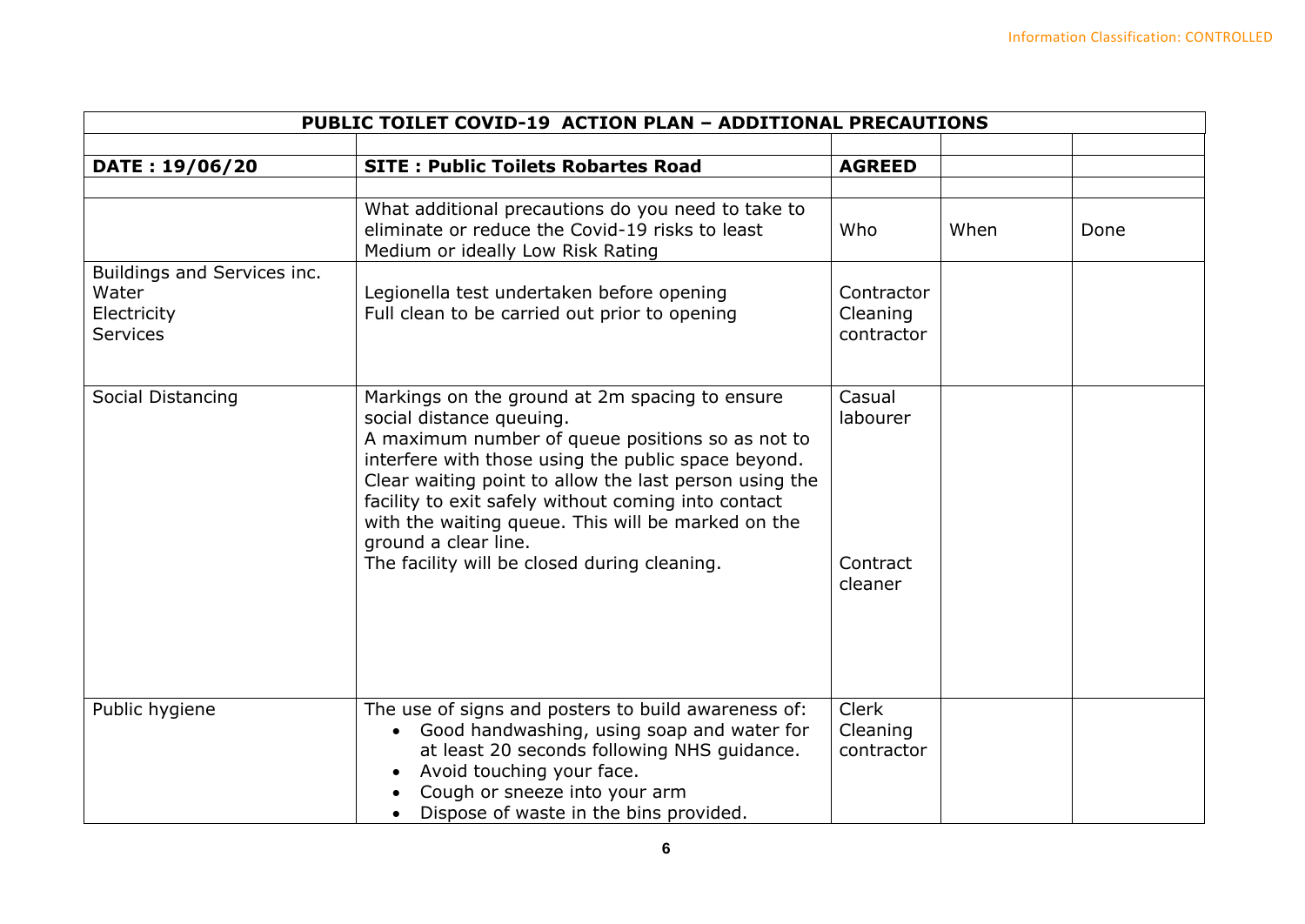|                                      | Avoid unnecessary touching of hard surfaces<br>$\bullet$<br>within the building.<br>Ensuring that soap and water are available at all<br>times.<br>Provision of hand sanitiser with directions that it is<br>for use before entering the building.<br>Setting clear guidance on the use of the public<br>toilets.<br>Reinforce the need for social distancing.                                                                                                                    | Clerk / PC<br><b>Clerk</b><br>PC       |  |
|--------------------------------------|-----------------------------------------------------------------------------------------------------------------------------------------------------------------------------------------------------------------------------------------------------------------------------------------------------------------------------------------------------------------------------------------------------------------------------------------------------------------------------------|----------------------------------------|--|
| Cleaning of hard surfaces            | Disinfecting objects which are contaminated with<br>bodily fluids.<br>Disinfecting areas of high contact such as doors and<br>door handles, door locks, toilet seat and flushes,<br>toilet roll dispensers, sinks and taps.<br>use of disposable cloths or paper roll and disposable<br>mop heads to clean all hard surfaces, floors, door<br>handles, sanitary fittings, baby change unit.<br>Any cloths and mop heads used must be disposed of<br>appropriately.                | <b>Clerk</b><br>Cleaning<br>contractor |  |
| Managing of staff and<br>contractors | A copy of a staff-based risk assessment is to be<br>provided by the contractor for all cleaning or<br>maintenance work.<br>Adequate measures to protect staff/contractors who<br>are working alone.<br>Appropriate PPE to be used including single use<br>disposable gloves, disposable single use apron, fluid<br>repellent surgical mask.<br>Hand washing for 20 seconds in accordance with<br>NHS guidance after all PPE has been removed.<br>Clothing to be washed after use. | Contractor<br>Cleaning<br>Contractor   |  |